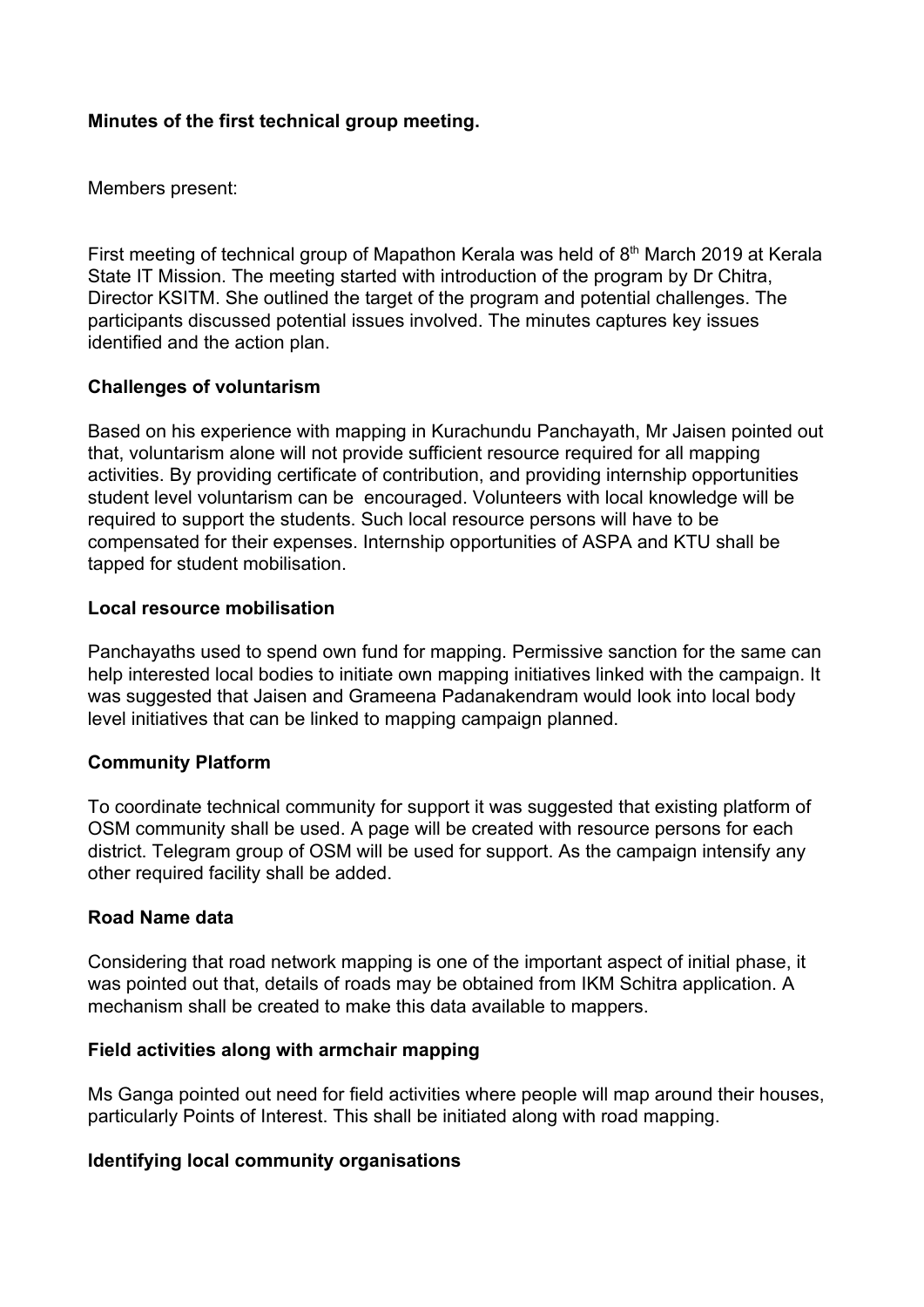Participants agreed to identify local community organisations that are willing to undertake thematic mapping in their area of interest. Support shall be provided from campaign to train trainers or other feedback.

# **Rewarding contributors**

There shall be review of contributions made to Kerala Map in OSM during the campaign period. This will be done on OSM site using the OSM id of participants. Prizes will be provided at monthly or other suitable intervals. Each filed level campaign shall also have some reward system built in place. The primary tracking mechanism shall be OSM id. Scripts or application needs to be developed for the same. Feedback of OSM team necessary in this regard.

# **Software Tools**

On the issue of usability of tools, it was felt that in general available tools shall be used. The localisation of the tool is not considered as priority either. For point of interest data collection, custom application may be built to make data collection easier.

Tools to show possibilities of OSM like 3D maps and virtual games shall be identified and put into practice to generate interest. Manoj and Naveen mentioned that 3D mapping is done in some part of Thrissur.

On the issue of quality of data from mobile devices, it was felt that not much can be done with regard to ensuring quality of submitted data. For gps trace capture, it would be advisable to have device libraries at different localities. Devices shall be pooled from government agencies if required.

# **Instructional Materials**

Instructional materials need to be developed for mapping. It can be video tutorials to to start with. Kelvin pointed out the need to provide a document covering responsibility of mapathon organisers and new mappers. This is primarily to ensure that newcomers does not tamper with the existing data. OSM team shall work with KSDI/CDIT in developing these materials.

# **Action Points:**

- 1. Creating OSM resource team at district level OSM Kerala
- 2. Instructional Manual preparation OSM Kerala + KSDI + CDIT
- 3. Identify campaign funding opportunities at local body level Jaison and Grameena Padanakendram
- 4. Internship design to be done with input from KTU and ASAP KSDI (Jaison and Manoj has experience)
- 5. Systems for measuring contribution OSM Kerala (for suggestions) KSDI (for development)
- 6. Reaching out to IKM for list of roads under local bodies KSITM
- 7. Identify and reach out to potential organisations that may host mapathons All
- 8. Creating a master trainer training program for building a resource group (not discussed requesting feedback of OSM team).